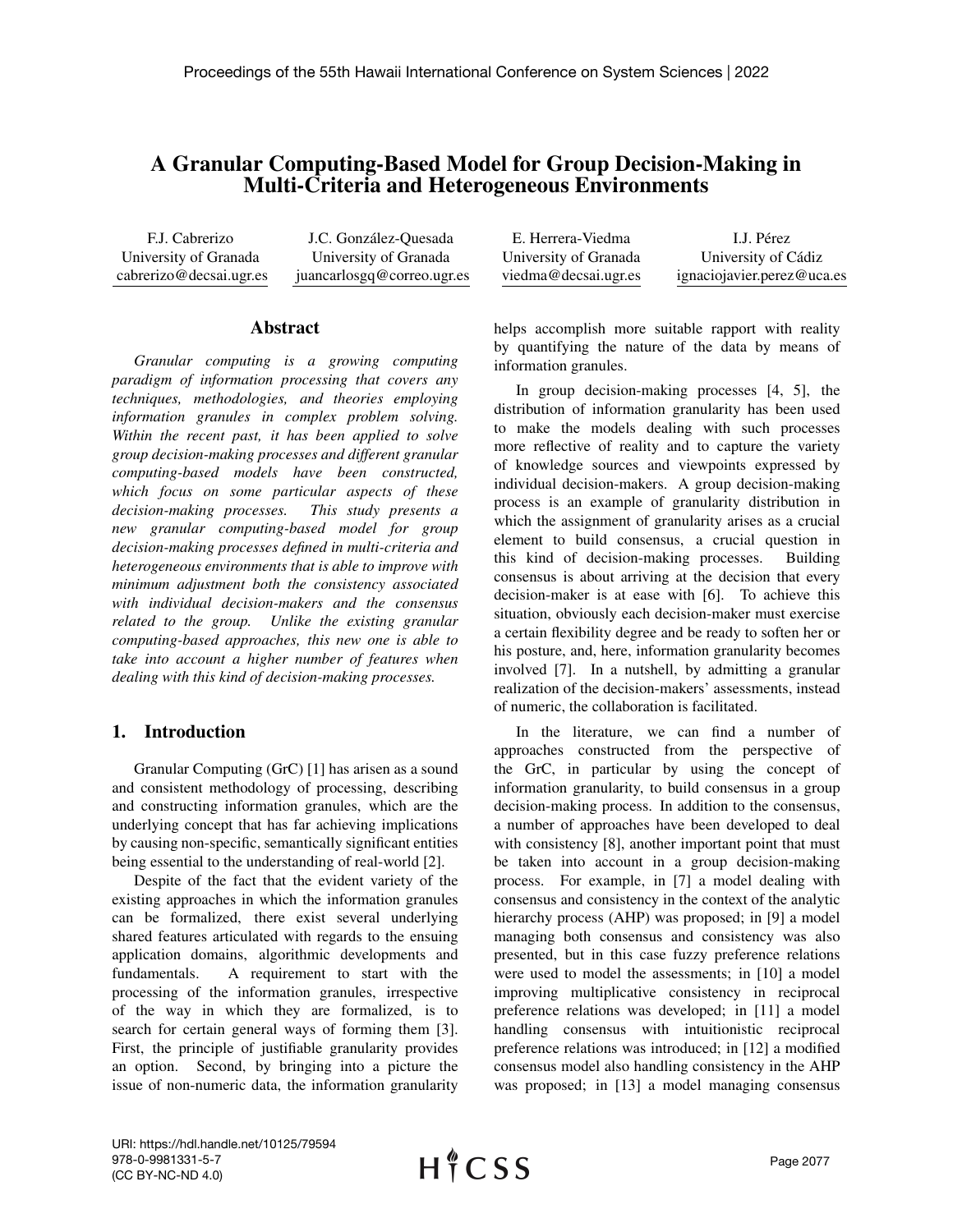with minimum adjustment in multi-criteria contexts was implemented; and in [14] a model dealing with consistency in multi-criteria and heterogeneous contexts was introduced, to cite some examples. It is needless to say that there exist a great number of approaches based on GrC that deal with different features of group decision-making processes. However, any of them is able to deal with all those features at the same time.

The aim of this study is to make use of the GrC paradigm, in particular the concept of distribution of information granularity, by giving rise to a granular model managing group decision-making processes. First, this new granular model has the ability to deal with multi-criteria environments, i.e., decision-making processes in which different criteria must be kept in mind to assess the alternatives. Second, it has the ability to handle heterogeneous environments, i.e., decision-making processes in which every decision-maker has a different knowledge about the alternatives and criteria. Third, it is able to improve the consistency of the individual decision-makers and the consensus achieved among the group. And, fourth, it is able to make this improvement with minimum adjustment, i.e., by modifying the minimum possible the assessments given by the decision-makers.

The material is structured as follows. In Section 2, we recall the formal definition of a multi-criteria group decision-making problem and the fundamentals aspects to keep in mind when facing them. Section 3 elaborates on the new granular computing-based model for group decision-making in multi-criteria and heterogeneous environments that is able to improve consistency and consensus with minimum adjustment. Section 4 conducts a case study to illustrate the proposed granular computing-based model. Its advantages, shortcomings and performance are discussed in Section 5. Finally, Section 6 covers conclusions and future research studies.

# 2. Multi-criteria group decision-making

Because the wisdom of a number of decision-makers is assumed to be better than any individual decision-maker in political forecasting, public policies, and so forth [15], group decision-making processes have been widely investigated. These processes define scenarios where various decision-makers collectively select the best alternative (course of action, option) from a collection of them [16, 7]. To do so, the decision-makers must provide their assessments of the alternatives, being usual the consideration of a number of criteria [17]. In such a case, a multi-criteria group decision-making problem is faced [18], which is formally characterized by

a finite set of alternatives,  $A = \{a_1, a_2, \ldots, a_n\},\$ being  $n \geq 2$ ; a finite group of decision-makers,  $DM = \{dm_1, dm_2, \ldots, dm_m\}$ , being  $m \geq 2$ ; and a finite set of criteria,  $C = \{c_1, c_2, \ldots, c_q\}$ , being  $q \geq 2$ , that are used to assess the alternatives. In addition, an importance weight  $w_l \in [0, 1]$  is associated with every criterion  $c_l \in C$ . Generally, the weights are normalized, i.e.,  $\sum_{l=1}^{q} w_l = 1$ .

To solve a multi-criteria group decision-making problem, the following steps are usually carried out:

- Expressing the assessments. The decision-makers provide their assessments of the alternatives using a particular representation domain and a given representation format [19].
- Consensus reaching process. In order to reach an enough agreement, a dynamic and iterative process of debating and revision of assessments by the decision-makers is carried out [20, 21].
- Selection process. A collective assessment is determined by aggregating all the individual assessments expressed by the decision-makers. Then, the information contained in this collective assessment is exploited to rank the alternatives. The first alternative of this ranking is selected as solution to the decision-making process [22].

The decision-makers' assessments of the alternatives can determine the preference degree of an alternative over other according to a criterion or the degree up to which the alternative satisfies the criterion. In the first case, a pairwise comparison is used as representation format. In the second case, a utility value (non-pairwise comparison) is used as representation format. Even though both have been used in decision-making processes, the pairwise comparisons better model such processes [23]. However, when pairwise comparisons are used to model the assessments, it is produced more information than the one required. In addition, the global understanding of the alternatives by the decision-makers is restricted. This can lead to some contradictory (inconsistent) assessments [8]. Therefore, consistency in the assessments expressed by the decision-makers must be analyzed [24].

Once the representation format has been chosen, the representation domain in which the assessment are modeled must be established. In multi-criteria group decision-making processes, which are cognitive processes where decision-makers (humans) participate, the fuzzy set theory has demonstrated to be a useful tool in modeling assessments pervaded with human uncertainty [25]. In particular, this theory and its extensions have been widely used [26].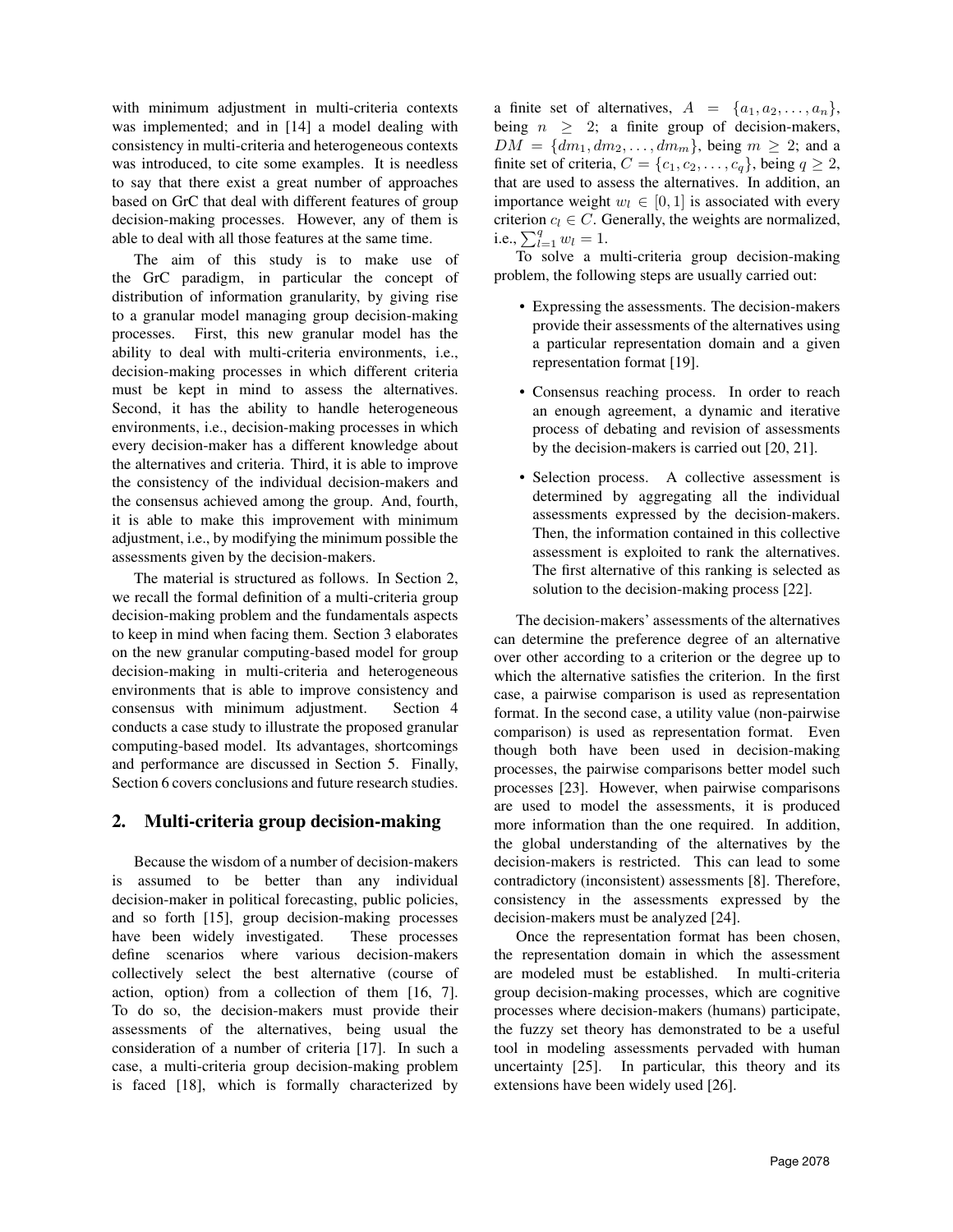Another aspect that must be considered is that of the different decision-makers' knowledge about the criteria and alternatives, which is generally characterized by assuming that every decision-maker,  $dm_z \in DM$ , has a different importance weight,  $v_{z}$   $\in$  [0, 1], for every criterion,  $c_l \in C$ . In such a case, we face a multi-criteria group-decision making process defined in a heterogeneous (non-homogeneous) environment [27].

In this study, we suppose that both the weights related to the criteria and the weights associated with the decision-makers for every criterion are assigned directly by the person in charge of the decision problem. However, any other approach could be used. In the case of the criteria, any of the existing subjective weighting methods, objective weighting methods, or hybrid weighting methods could be used [28]. In the case of the decision-makers, the weights can also be obtained automatically from the assessments provided by the decision-makers. For instance, the most consistent decision-makers could receive a higher weight than inconsistent ones [29].

## 3. Granular computing-based model

This section describes in detail the new granular computing-based model for group decision-making in multi-criteria and heterogeneous environments. Being based on the concept of information granularity, it aims to improve both consistency and consensus with minimum adjustment, i.e., by adjusting as little as possible the initial assessments communicated by the decision-makers.

This new granular computing-based model is divided into three steps: (i) expressing assessments, (ii) improving of consistency and consensus with minimum adjustment, and (iii) selection process. These steps are presented in detail in the next subsections.

#### 3.1. Expressing assessments

In Section 2, we have mentioned that there exist different representation domains and representation formats to characterize the assessments [19]. Here, we assume [0,1]-values as representation domain and preference relations as representation format. It means that fuzzy preference relations are used to model the assessments [30]. They have been chosen because they are the most used in group decision-making processes.

The function  $\mu_{P^{\mathcal{Z}}} : A \times A \rightarrow [0,1]$  characterizes the fuzzy preference relation  $P^{z}$  given by the decision-maker  $dm_z$  on the set of alternatives A for the criterion  $c_l$ . To symbolize the fuzzy preference relation  $P^{zl}$  in an understanding way, the matrix  $P^{zl} = (p_{jk}^{zl})$ can be employed, being  $n \times n$  the size of this matrix.

Here  $p_{jk}^{z l} = \mu_{P^{z l}}(a_j, a_k)$  indicates the preference degree of  $a_j$  over  $a_k$   $(j \neq k)$  according to  $dm_z$  for  $c_l$ . Particularly, a value equal or greater than 0.5 is assigned to  $p_{jk}^{zl}$  whether the decision-maker  $dm_z$  prefers  $a_j$  over  $a_k$  for the criterion  $c_l$ ; a value equal to 0.5 is assigned to  $p_{jk}^{z_l}$  whether the decision-maker  $dm_z$  equally prefers  $a_j$ and  $a_k$  for the criterion  $c_l$ ; and a value lower than 0.5 is assigned to  $p_{jk}^{zl}$  whether the decision-maker  $dm_z$  prefers  $a_k$  over  $a_j$  for the criterion  $c_l$ . In a nutshell, the starting point of the granular computing-based model is a set of  $m \times q$  fuzzy preference relations,  $P^{zl}$ ,  $z = 1, \ldots, m$ ,  $l = 1, \ldots, q$ , of dimension  $n \times n$ .

#### 3.2. Improving of consistency and consensus with minimum adjustment

Before applying the selection process, both the consistency levels associated with individual decision-makers and the consensus achieved among them must be as higher as possible. This improvement requires that the decision-makers modify their initial assessments. It means that the decision-makers accept the adjustment of their assessments to some extent. Nevertheless, the decision-makers could not accept the modified assessments if they are far from the initial ones expressed.

The flexibility allowed by the decision-makers in their assessments can be modeled by the concept of information granularity that transforms the entries of the fuzzy preference relations, which are composed of a numerical value, into information granules of higher abstraction [31], leading to granular fuzzy preference relations [9]. As formalism of granulation, intervals are used. It means that the entries of the fuzzy preference relations are interpreted as intervals instead of precise numeric values. Particularly, the information granularity level  $\alpha$  determines the length of the intervals and can be used to improve both the consistency and the consensus.

In a nutshell, by modifying the  $[0, 1]$ -assessments provided by the decision-makers within the limits of the intervals formed according to the information granularity level  $\alpha$ , we aim to improve both the consistency and the consensus. In addition to it, we aim to obtain modified assessments as close as possible to the ones provided by the decision-makers. To perform this task, the particle swarm optimization (PSO) algorithm is used [32]. We use this algorithm as it is easy to execute via programming, it has a fast convergence rate, and it needs a low number of parameters that require to be adjusted [33]. In addition, this algorithm has successfully been applied in similar problems [7, 9, 13]. Anyway, any other optimization technique such as differential evolution could also be applied [34].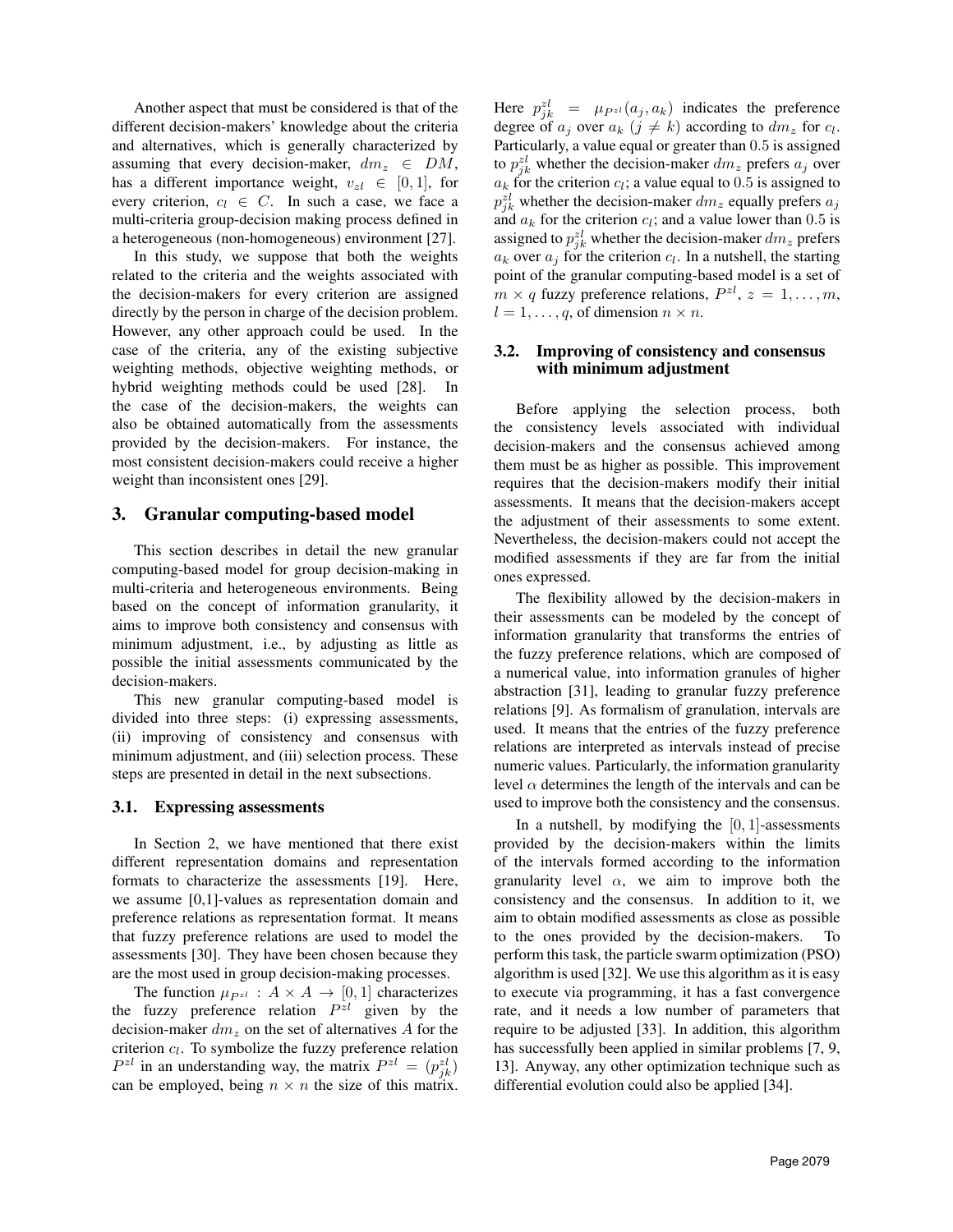3.2.1. Algorithm PSO starts with a swarm consisting of a number of particles depicted as positions in a search-space of  $d$  dimensions, i.e., the particles represent potential solutions of the optimization task. By moving to a new position based on their previous positions and a new velocity, the particles try to discover, in a iterative way, a solution that optimizes a fitness function  $f$ .

Even though there exist several variants of the PSO algorithm [33], which could be applied, we assume the generic form in this study. Considering that every particle  $i$  is composed of three  $d$ -dimensional vectors,  $\mathbf{v}_i = (v_{i,1}, v_{i,2}, \ldots, v_{i,d}), \mathbf{x}_i = (x_{i,1}, x_{i,2}, \ldots, x_{i,d})$ and  $\mathbf{x} \mathbf{b}_i = (x b_{i,1}, x b_{i,2}, \dots, x b_{i,d})$ , representing its velocity, current position and best position achieved so far, respectively, the following expressions control the next velocity and position of the particle [32]:

$$
v_{i,h}(t+1) = \omega(t) \cdot v_{i,h}(t) + c_1 \cdot r_h \cdot (x b_{i,h} - x_{i,h}(t)) + c_2 \cdot s_h \cdot (x g_h - x_{i,h}(t))
$$
(1)

$$
x_{i,h}(t+1) = x_{i,h}(t) + v_{i,h}(t+1)
$$
 (2)

being  $t$  the current iteration and  $h$  the dimension of the particle i;  $\omega$ , called inertia weight, serves to scale the current velocity (a small value means local exploration and a high value means global exploration);  $c_1$  and  $c_2$  denote two acceleration coefficients modeling the step size the particle takes in the direction of its best position and in the direction of the best global position, respectively;  $\mathbf{r} = (r_1, r_2, \dots, r_d)$ and  $s = (s_1, s_2, \ldots, s_d)$  are two vectors of values from two random sequences in  $[0, 1]$ ; and  $xg$  =  $(xg_1, xg_2, \ldots, xg_d)$  is a vector characterizing the global best position achieved by a particle of the swarm.

3.2.2. Particle's representation According to the distinguishing features of the group decision-making processes in multi-criteria and heterogeneous environments that we model, every particle is characterized by a vector whose components belong to the interval  $[0, 1]$ . Particularly, whether the decision-making problem is set up with  $q$  criteria,  $m$  decision-makers and  $n$  alternatives, every particle consists in a vector of  $q \cdot (n-1) \cdot n \cdot m$  dimensions.

Let  $p_{jk}^{z l} \in [0, 1]$  be an element of the fuzzy preference relation  $P^{zl}$  expressed by the decision-maker  $dm_z$  on the criterion  $c_l$ . Whether  $\alpha$  is the information granularity level established, the element,  $p_{jk}^{zl}$ , can take values within the interval  $[L_{jk}, U_{jk}]$ , whose boundaries are computed as follows:

$$
[L_{jk}, U_{jk}] = [\max(0, p_{jk}^{zl} - \frac{\alpha}{2}), \min(p_{jk}^{zl} + \frac{\alpha}{2}, 1)]
$$
 (3)

For illustrative purposes, let  $p_{jk}^{zl}$  and  $\alpha$  be 0.6 and 0.3, respectively. Let  $x_{i,h} = 0.4$  be the corresponding component of the particle  $i$ . Using  $(3)$ , the corresponding interval to  $p_{jk}^{zl}$  is [0.45, 0.75]. Finally, using (4), we get that the adjusted value  $\bar{p}_{jk}^{z\ell}$  associated with  $p_{jk}^{zl}$  is 0.57.

$$
\overline{p}_{jk}^{zl} = \mathcal{L}_{jk} + (\mathcal{U}_{jk} - \mathcal{L}_{jk}) \cdot x_{i,h} \tag{4}
$$

3.2.3. Fitness function The particles aim to maximize the value returned by the fitness function f at their positions, i.e., by modifying the initial values of the entries of the fuzzy preference relations provided by the decision-makers, first, we aim to improve the individual consistency associated with the decision-makers, second, we aim to improve the consensus among the group and, third, we aim to improve the similarity between the modified values of the entries of the fuzzy preference relations and the initial ones. Therefore,  $f$  is defined as follows:

$$
f = \beta \cdot (\gamma \cdot f_1 + (1 - \gamma) \cdot f_2) + (1 - \beta) \cdot f_3 \qquad (5)
$$

being  $\gamma \in [0, 1]$  a parameter establishing a trade-off between the consistency,  $f_1$ , and the consensus,  $f_2$ , and  $\beta \in [0, 1]$  a parameter establishing a trade-off between these two values,  $f_1$  and  $f_2$ , and  $f_3$ , which measures the similarity between the fuzzy preference relations given by the decision-makers,  $P^{zl}$ , and the modified ones,

 $\overline{P}^{zl}, z = 1, \ldots, m, l = 1, \ldots, q.$ 

Based on (5), the computation of three values, namely  $f_1$ ,  $f_2$  and  $f_3$ , is required to get the value of the fitness function  $f$ .

First, to compute  $f_1$ , the average of the individual consistency associated with the decision-makers is calculated:

$$
f_1 = \frac{1}{m} \sum_{z=1}^{m} cl^z
$$
 (6)

where  $cl^z$  denotes the global consistency level associated with the decision-maker  $dm_z$ . This value is calculated by means of the weighted average of the consistency levels associated with that decision-maker in every criterion  $c_l$ :

$$
cl^{z} = \frac{1}{\sum_{l=1}^{q} v_{zl}} \sum_{l=1}^{q} v_{zl} \cdot cl^{zl}
$$
 (7)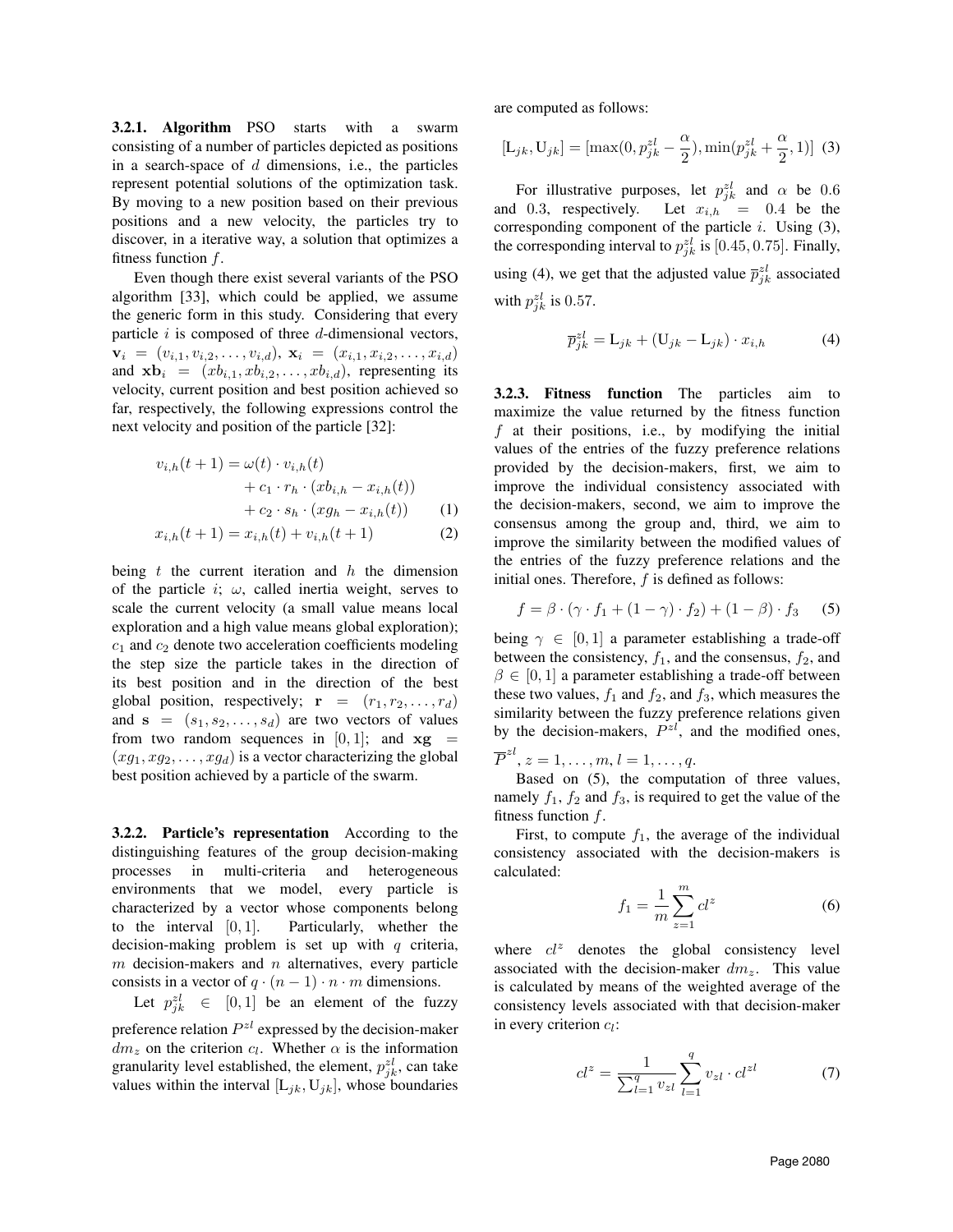where  $cl^{z\ell}$  denotes the consistency level associated with the decision-maker  $dm_z$  in the criterion  $c_l$ . This value is calculated by means of the procedure developed in [29]. Refer to it for a description in detail of this procedure.

Second, to compute  $f_2$ , a new approach based on the coincidence concept is implemented [35]. It is as follows:

• Computation of a matrix,  $SM = (sm_{jk}^{zyl})$ , for every pair of decision-makers,  $dm_z$  and  $dm_y$ , and every criterion,  $c_l$ , determining the similarity between the assessments communicated by them on that criterion:

$$
sm_{jk}^{zyl} = 1 - |p_{jk}^{zl} - p_{jk}^{yl}|
$$
 (8)

• Computation of a matrix,  $CM^{l} = (cm^{l}_{jk})$ , for every criterion,  $c_l$ , determining the consensus reached by the group on that criterion:

$$
cm_{jk}^{l} = \frac{2}{m \cdot (m-1)} \sum_{z=1}^{m-1} \sum_{y=z+1}^{m} sm_{jk}^{zyl} \qquad (9)
$$

• Computation, for every matrix  $CM<sup>l</sup>$ , of a global consensus measure,  $gc^l$ , associated with the criterion  $c_l$ :

$$
gc^{l} = \frac{1}{n \cdot (n-1)} \sum_{j=1}^{n} \sum_{k=1; k \neq j}^{n} cm_{jk}^{l}
$$
 (10)

• Computation of  $f_2$  via the weighted average of the measures of global consensus associated with the criteria:

$$
f_2 = \sum_{l=1}^{q} w_l \cdot g c^l \tag{11}
$$

And third, to compute  $f_3$ , the similarity between the fuzzy preference relations expressed by the decision-makers and the adjusted ones must be obtained. This is carried out as follows:

• Computation of a similarity index,  $si^{z}$ , related to every decision-maker,  $dm_z$ , on every criterion,  $c_l$ , determining the similarity between the fuzzy preference relation communicated by that decision-maker and the suggested one on that criterion:

$$
si^{zl} = \frac{1}{n \cdot (n-1)} \sum_{j=1}^{n} \sum_{\substack{k=1 \ k \neq j}}^{n} 1 - |p_{jk}^{zl} - \overline{p}_{jk}^{zl}| \tag{12}
$$

• Computation of a similarity index,  $si<sup>l</sup>$ , for every criterion,  $c_l$ , determining the similarity between the fuzzy preference relations communicated by the group of individuals and the suggested ones on that criterion:

$$
sil = \frac{1}{m} \sum_{z=1}^{m} si^{zl}
$$
 (13)

• Computation of  $f_3$  via the weighted average of the similarity indexes related to the criteria:

$$
f_3 = \sum_{l=1}^q w_l \cdot si^l \tag{14}
$$

In this study, we have used the Manhattan distance to calculate the similarity measures. However, other distance functions such as the Euclidean or the Cosine distances, to cite some of them, could be used depending of the characteristics sought. Refer to [36] for a comparative study of the effect of the application of some different similarity measures.

#### 3.3. Selection process

This step returns the best alternative (or alternatives) by means of an aggregation process and an exploitation process, which are elaborated on next.

3.3.1. Aggregation The collective assessments is calculated by fusing all the individual decision-makers' assessments. It means that the individual fuzzy preference relations must be aggregated to obtain a collective fuzzy preference relation, which is done by using a certain aggregation function [37]. Here, as we consider that both the criteria and the decision-makers have associated weights of importance, the weighted arithmetic mean is used as aggregation function. In particular, the procedure for obtaining the collective fuzzy preference relation is the following:

• A collective fuzzy preference relation,  $\overline{P}^{cl}$  =  $(\overline{p}_{jk}^{cl})$ , is obtained for each criterion  $c^l$  as follows:

$$
\overline{p}_{jk}^{cl} = \frac{1}{\sum_{z=1}^{m} v_{zl}} \cdot \sum_{z=1}^{m} v_{zl} \cdot \overline{p}_{jk}^{zl}
$$
 (15)

• Using the information contained in the collective fuzzy preference relations related to the criteria,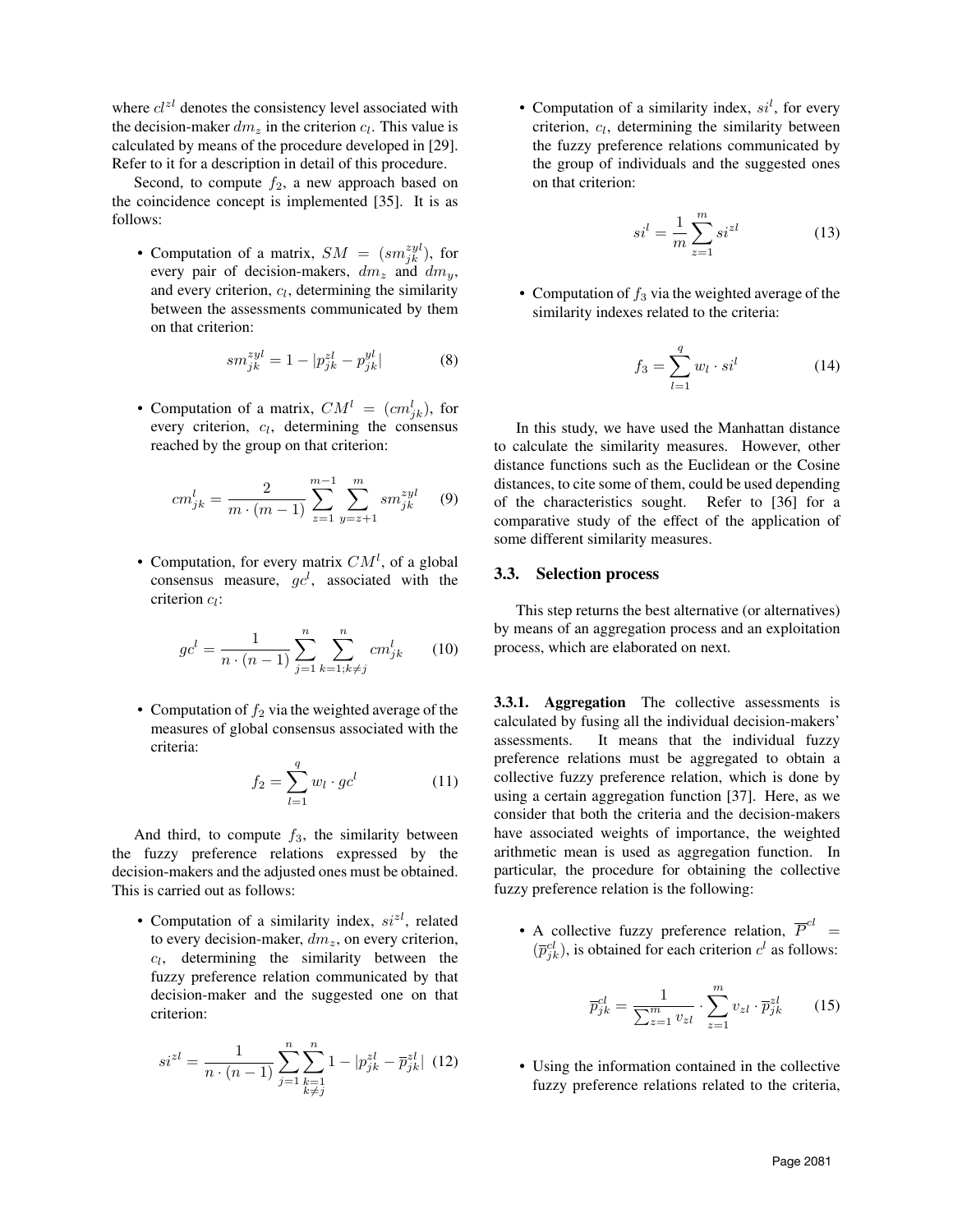the collective fuzzy preference relation,  $\overline{P}^c$  =  $(\overline{p}_{jk}^c)$ , is calculated as follows:

$$
\overline{p}_{jk}^c = \sum_{l=1}^q w_l \cdot \overline{p}_{jk}^{cl} \tag{16}
$$

3.3.2. Exploitation To select the best alternative (or alternatives) solving the decision-making problem, the information included in the collective fuzzy preference relation is exploited. Different functions can be applied to carried out it [22]. Among then, we use the following two choice degrees of alternatives:

• The quantifier-guided dominance degree,  $QGDD_i$ , determining the dominance that the alternative  $a_j$  has over the other alternatives. It is computed as:

$$
QGDD_j = \frac{1}{n-1} \sum_{k=1; k \neq j}^{n} \overline{p}_{jk}^c \qquad (17)
$$

• The quantifier-guided non-dominance degree,  $QGNDD_i$ , determining the degree in which the alternative  $a_j$  is not dominated by the other alternatives. It is computed as:

$$
QGDND_j = \frac{1}{n-1} \sum_{k=1; k \neq j}^{n} 1 - d_{kj} \qquad (18)
$$

being  $d_{kj} = \max{\{\overline{p}_{kj}^c - \overline{p}_{jk}^c, 0\}}$ , which determines the degree in which the alternative  $a_i$ is dominated by the alternative  $a_k$ .

Based on these two choice degrees of alternatives, the procedure to select the best alternative (or alternatives) is as follows:

• Both choice degrees of alternatives are applied over A to get the next sets of alternatives:

$$
DD = \{a_j \in A \mid QGDD_j
$$
  
= 
$$
\sup_{a_k \in A} QGDD_k\}
$$
 (19)

$$
NDD = \{a_j \in A \mid QGNDD_j
$$
  
= 
$$
\sup_{a_k \in A} QGNDD_k \} (20)
$$

• The intersection is applied to the above sets to get the following set of alternatives:

$$
QG = DD \bigcap NDD \tag{21}
$$

If  $\#QG = 1$ , then this is alternative chosen as solution to the problem. Otherwise, continue.

• If  $#DD = 1$ , then the alternative located in this set is chosen as solution to the problem. If not, the alternative,  $a_j$ , of this set having the higher  $QGNDD<sub>j</sub>$  is selected as solution to the problem.

## 4. Case study

A company wants to invest in the stock market. To do it, the company asks to four stock market investors (decision-makers),  $dm_1$ ,  $dm_2$ ,  $dm_3$  and  $dm_4$ , who must choose the best choice between four possible stocks,  $a_1$ ,  $a_2$ ,  $a_3$  and  $a_4$ , considering four criteria, earnings momentum  $(c_1)$ , conservative capital structure  $(c_2)$ , favorable asset utilization  $(c_3)$  and good current and projected profitability  $(c_4)$ , whose weights of importance are 0.2, 0.3, 0.1 and 0.4, respectively. Based on their background and knowledge, the weights of importance of the stock market investors related to the criteria are:

$$
v_{11} = 0.2 \t v_{12} = 0.3 \t v_{13} = 0.3 \t v_{14} = 0.2
$$
  
\n
$$
v_{21} = 0.3 \t v_{22} = 0.3 \t v_{23} = 0.2 \t v_{24} = 0.2
$$
  
\n
$$
v_{31} = 0.4 \t v_{32} = 0.1 \t v_{33} = 0.2 \t v_{34} = 0.3
$$
  
\n
$$
v_{41} = 0.1 \t v_{42} = 0.3 \t v_{43} = 0.3 \t v_{44} = 0.3
$$

Initially, the stock market investors give these fuzzy preference relations on the different criteria:

$$
P^{11} = \begin{bmatrix} - & 0.3 & 0.5 & 0.5 \\ 0.5 & - & 0.7 & 0.7 \\ 0.5 & 0.3 & - & 0.7 \\ 0.5 & 0.3 & 0.3 & - \end{bmatrix} P^{12} = \begin{bmatrix} - & 0.3 & 0.9 & 0.9 \\ 0.7 & - & 0.1 & 0.1 \\ 0.1 & 0.9 & - & 0.7 \\ 0.1 & 0.9 & 0.3 & - \end{bmatrix}
$$

$$
P^{13} = \begin{bmatrix} - & 0.3 & 0.3 & 0.7 \\ 0.9 & - & 0.3 & 0.3 \\ 0.9 & 0.7 & - & 0.3 \\ 0.5 & 0.7 & 0.9 & - \end{bmatrix} P^{14} = \begin{bmatrix} - & 0.7 & 0.9 & 0.9 \\ 0.3 & - & 0.6 & 0.7 \\ 0.2 & 0.3 & - & 0.8 \\ 0.2 & 0.2 & 0.1 & - \end{bmatrix}
$$

$$
P^{21} = \begin{bmatrix} - & 0.5 & 0.3 & 0.9 \\ 0.5 & - & 0.9 & 0.9 \\ 0.7 & 0.1 & - & 0.5 \\ 0.1 & 0.1 & 0.5 & - \end{bmatrix} P^{22} = \begin{bmatrix} - & 0.7 & 0.7 & 0.7 \\ 0.1 & - & 0.9 & 0.3 \\ 0.5 & 0.3 & - & 0.9 \\ 0.5 & 0.5 & - & 0.9 \end{bmatrix}
$$

$$
P^{24} = \begin{bmatrix} - & 0.8 & 0.7 & 0.2 \\ 0.2 & - & 0.4 & 0.4 \\ 0.1 & 0.6 & - & 0.8 \\ 0.9 & 0.6 & 0.3 & - \end{bmatrix}
$$

$$
P^{31} = \begin{bmatrix} - & 0.1 & 0.7 & 0.3 \\ 0.7 & - & 0.5 & 0.3 \\ 0.3 & 0.5 & - & 0.5 \\ 0.7 & 0.7 & 0.5 & - \end{bmatrix} P^{32} = \begin{bmatrix} - & 0.9 & 0.9 & 0.7 \\ 0.3 & - & 0.7 & 0.5 \\ 0.3 &
$$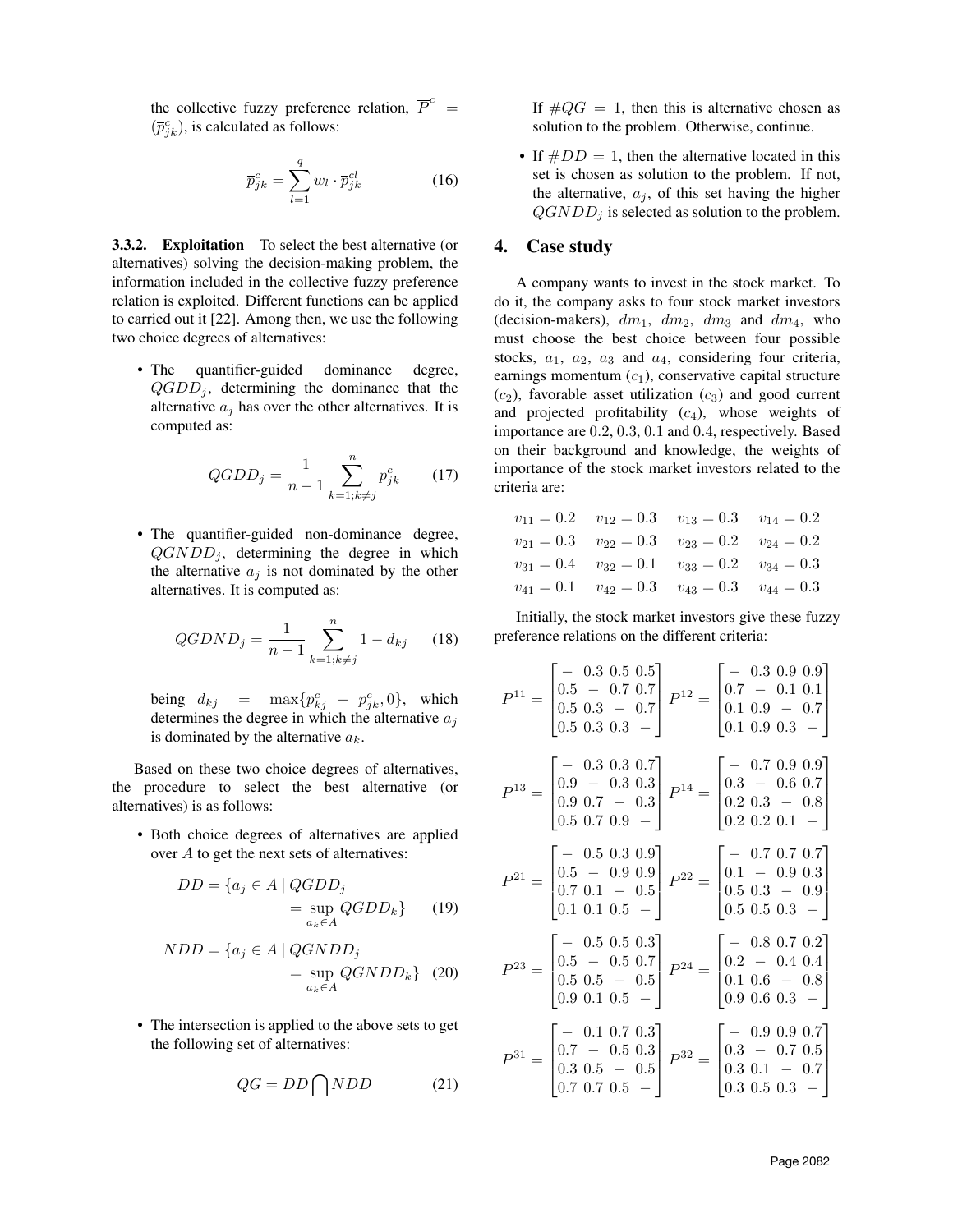$$
P^{33} = \begin{bmatrix} - & 0.3 & 0.3 & 0.7 \\ 0.5 & - & 0.5 & 0.7 \\ 0.3 & 0.5 & - & 0.5 \\ 0.3 & 0.7 & 0.9 & - \end{bmatrix} P^{34} = \begin{bmatrix} - & 0.5 & 0.6 & 0.3 \\ 0.5 & - & 0.2 & 0.5 \\ 0.3 & 0.6 & - & 0.7 \\ 0.7 & 0.5 & 0.4 & - \end{bmatrix}
$$
\n
$$
P^{41} = \begin{bmatrix} - & 0.8 & 0.9 & 0.7 \\ 0.3 & - & 0.7 & 0.5 \\ 0.3 & 0.2 & - & 0.7 \\ 0.2 & 0.5 & 0.2 & - \end{bmatrix} P^{42} = \begin{bmatrix} - & 0.2 & 0.2 & 0.7 \\ 0.8 & - & 0.5 & 0.6 \\ 0.7 & 0.5 & - & 0.6 \\ 0.3 & 0.4 & 0.3 & - \end{bmatrix}
$$
\n
$$
P^{43} = \begin{bmatrix} - & 0.5 & 0.3 & 0.7 \\ 0.5 & - & 0.9 & 0.7 \\ 0.8 & 0.1 & - & 0.5 \\ 0.9 & 0.7 & - & 0.9 \\ 0.8 & 0.1 & 0.1 & - \end{bmatrix} P^{44} = \begin{bmatrix} - & 0.1 & 0.1 & 0.2 \\ 0.8 & - & 0.2 & 0.8 \\ 0.9 & 0.7 & - & 0.9 \\ 0.8 & 0.1 & 0.1 & - \end{bmatrix}
$$

Before presenting the values returned by the proposed granular computing-based model, we show the values given to the parameters of the PSO. These values, which are assigned because of an intense experimentation, are the following:  $c_1$  and  $c_2$  are set to 2 in (1); the swarm contains 100 particles; 300 iterations are carried out; and  $\omega$  is linearly decreased from 0.9 to  $0.4$  in  $(1)$  as follows:

$$
\omega(t) = (0.9 - 0.4) \cdot \frac{300 - t}{300} + 0.4f \tag{22}
$$

being t the current iteration. In addition,  $\alpha$ ,  $\beta$  and  $\gamma$ , are established as 0.2, 0.75 and 0.5, respectively.

The values of 0.917, 0.825 and 0.915, are returned by the PSO for  $f_1$ ,  $f_2$  and  $f_3$ , respectively. It means the global consistency is 0.917, the consensus achieved is 0.825 and the similarity between the original fuzzy preference relations and the adjusted ones is 0.915. In addition, the adjusted fuzzy preference relations generated by the PSO are:

$$
\overline{P}^{11} = \begin{bmatrix}\n- & 0.4 & 0.6 & 0.6 \\
0.6 & - & 0.6 & 0.6 \\
0.4 & 0.4 & - & 0.6 \\
0.4 & 0.4 & 0.4 & -\n\end{bmatrix}\n\overline{P}^{12} = \begin{bmatrix}\n- & 0.4 & 0.8 & 0.8 \\
0.6 & - & 0.2 & 0.2 \\
0.2 & 0.8 & - & 0.6 \\
0.2 & 0.8 & - & 0.6\n\end{bmatrix}
$$
\n
$$
\overline{P}^{13} = \begin{bmatrix}\n- & 0.4 & 0.4 & 0.8 \\
0.8 & - & 0.4 & 0.3 \\
0.8 & 0.68 & - & 0.4 \\
0.4 & 0.6 & 0.8 & -\n\end{bmatrix}\n\overline{P}^{14} = \begin{bmatrix}\n- & 0.6 & 0.8 & 0.8 \\
0.4 & - & 0.6 & 0.6 \\
0.3 & 0.4 & - & 0.7 \\
0.3 & 0.3 & - & 0.2\n\end{bmatrix}
$$
\n
$$
\overline{P}^{21} = \begin{bmatrix}\n- & 0.6 & 0.4 & 0.8 \\
0.4 & - & 0.8 & 0.8 \\
0.6 & 0.2 & - & 0.6 \\
0.2 & 0.2 & 0.4 & -\n\end{bmatrix}\n\overline{P}^{22} = \begin{bmatrix}\n- & 0.6 & 0.6 & 0.69 \\
0.2 & - & 0.8 & 0.4 \\
0.4 & 0.4 & - & 0.8 \\
0.6 & 0.5 & 0.4 & -\n\end{bmatrix}
$$
\n
$$
\overline{P}^{23} = \begin{bmatrix}\n- & 0.6 & 0.6 & 0.4 \\
0.4 & - & 0.6 & 0.69 \\
0.4 & 0.49 & - & 0.6 \\
0.8 & 0.2 & 0.4 & -\n\end{bmatrix}\n\overline{P}^{24} = \begin{bmatrix}\n- & 0.7 & 0.6 & 0.3 \\
0.3 & - & 0.5 & 0.5 \\
0.2 & 0.5 & - & 0.7 \\
0.8 & 0.5 & 0.4 & -\n\end{bmatrix}
$$

$$
\overline{P}^{31} = \begin{bmatrix} - & 0.2 & 0.6 & 0.4 \\ 0.6 & - & 0.5 & 0.4 \\ 0.2 & 0.5 & - & 0.6 \\ 0.6 & 0.6 & 0.4 & - \end{bmatrix} \overline{P}^{32} = \begin{bmatrix} - & 0.8 & 0.8 & 0.6 \\ 0.4 & - & 0.6 & 0.5 \\ 0.2 & 0.2 & - & 0.6 \\ 0.4 & 0.6 & 0.4 & - \end{bmatrix}
$$

$$
\overline{P}^{33} = \begin{bmatrix} - & 0.3 & 0.4 & 0.6 \\ 0.5 & - & 0.5 & 0.6 \\ 0.2 & 0.5 & - & 0.6 \\ 0.4 & 0.6 & 0.8 & - \end{bmatrix} \overline{P}^{34} = \begin{bmatrix} - & 0.5 & 0.6 & 0.4 \\ 0.5 & - & 0.3 & 0.4 \\ 0.2 & 0.5 & - & 0.6 \\ 0.6 & 0.6 & 0.4 & - \end{bmatrix}
$$

$$
\overline{P}^{41} = \begin{bmatrix} - & 0.7 & 0.8 & 0.6 \\ 0.4 & - & 0.6 & 0.6 \\ 0.4 & 0.3 & - & 0.8 \\ 0.3 & 0.4 & 0.3 & - \end{bmatrix} \overline{P}^{42} = \begin{bmatrix} - & 0.3 & 0.3 & 0.6 \\ 0.7 & - & 0.6 & 0.7 \\ 0.8 & 0.41 & - & 0.7 \\ 0.3 & 0.5 & 0.3 & - \end{bmatrix}
$$

$$
\overline{P}^{43} = \begin{bmatrix} - & 0.45 & 0.3 & 0.6 \\ 0.6 & - & 0.8 & 0.8 \\ 0.8 & 0.2 & - & 0.6 \\ 0.2 & 0.3 & 0.4 & - \end{bmatrix} \overline{P}^{44} = \begin{bmatrix} - & 0.2 & 0.2 & 0.3 \\ 0.7 & - & 0.3 & 0.8 \\ 0.8 & 0.6 & - & 0.8 \\ 0.7 & 0.2 & 0.2 & - \end{bmatrix}
$$

Once both the consistency and consensus have been improved with minimum adjustment, the selection process is applied to obtain the best stock (or stocks). Using (15), we get these collective fuzzy preference relations for the criteria:

$$
\overline{P}^{c1} = \begin{bmatrix}\n- & 0.41 & 0.56 & 0.58 \\
0.52 & - & 0.62 & 0.58 \\
0.38 & 0.37 & - & 0.62 \\
0.41 & 0.42 & 0.39 & -\n\end{bmatrix}
$$
\n
$$
\overline{P}^{c2} = \begin{bmatrix}\n- & 0.47 & 0.59 & 0.69 \\
0.49 & - & 0.54 & 0.44 \\
0.47 & 0.50 & - & 0.69 \\
0.37 & 0.60 & 0.37 & -\n\end{bmatrix}
$$
\n
$$
\overline{P}^{c3} = \begin{bmatrix}\n- & 0.44 & 0.41 & 0.62 \\
0.60 & - & 0.58 & 0.59 \\
0.60 & 0.46 & - & 0.54 \\
0.42 & 0.43 & 0.60 & -\n\end{bmatrix}
$$
\n
$$
\overline{P}^{c4} = \begin{bmatrix}\n- & 0.47 & 0.52 & 0.43 \\
0.50 & - & 0.40 & 0.58 \\
0.40 & 0.51 & - & 0.70 \\
0.61 & 0.40 & 0.30 & -\n\end{bmatrix}
$$

The collective fuzzy preference relation  $\overline{P}^c$  is calculated by fusing  $\overline{P}^{c1}$ ,  $\overline{P}^{c2}$ ,  $\overline{P}^{c3}$  and  $\overline{P}^{c4}$ , which is done by using (16):

$$
\overline{P}^c = \begin{bmatrix} - & 0.46 & 0.54 & 0.56 \\ 0.51 & - & 0.50 & 0.54 \\ 0.44 & 0.47 & - & 0.67 \\ 0.48 & 0.47 & 0.37 & - \end{bmatrix}
$$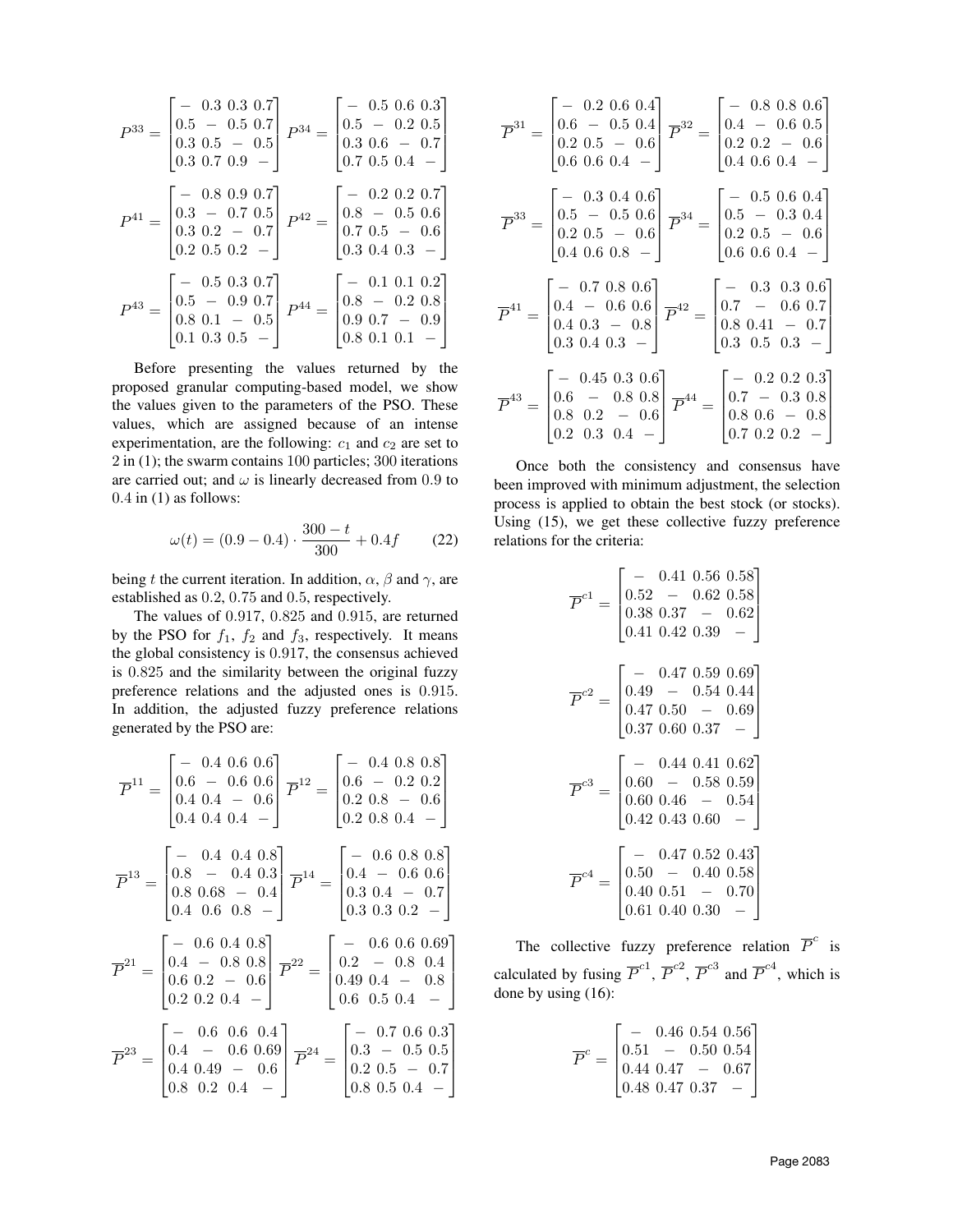By means of  $(17)$  and  $(18)$ , we get these quantifier-guided dominance degrees and the quantifier-guided non-dominance degrees associated with the stocks, respectively:

| $QGDD_1=0.52$ | $QGNDD_2=0.98$ |
|---------------|----------------|
| $QGDD_2=0.52$ | $QGNDD_2=1.00$ |
| $QGDD_3=0.53$ | $QGNDD_3=0.96$ |
| $QGDD_4=0.44$ | $QGNDD_4=0.85$ |

Considering these values of the choice degrees,  $DD = \{a_3\}, \ NDD = \{a_2\}, \text{ and } QG = \{\emptyset\}.$ Therefore, as  $#DD = 1$ , it means that the company should invest in the stock  $a_3$  according to the opinions of the four stock market investors.

### 5. Discussion

When the group decision-making models deal with different features of the decision-making process, a comparison of the results of a model with others is not a straightforward task. The aspects considered by the models are different and, as a consequence, a quantitative comparison would be not meaningful. However, as mentioned previously, the proposed granular computing-based model is able to deal with more features related to group decision-making processes than the existing approaches based on granular computing. On the contrary, it presents a higher number of parameters that must be established. In any case, in the following, we analyze the performance of the model from several viewpoints.

## 5.1. Information granularity level  $\alpha$

With the purpose of putting the returned results by the proposed granular computing-based model in a certain context, the results achieved when using the initial assessments expressed by the decision-makers are reported (it means that  $\alpha = 0$ ). In such a case, the consistency,  $f_1$ , reached is 0.916 and the consensus,  $f_2$ , achieved is 0.711. If we compare with the results achieved when  $\alpha = 0.2$  (the value used in the case study illustrated in Section 4), i.e., a certain flexibility in the initial assessments is allowed by the decision-makers, both the consistency and the consensus achieved by the proposed model are higher. Therefore, the analysis of how the consistency and the consensus are improved and how the similarity is deteriorated according to the value of the granularity level  $\alpha$  is a matter of interest.

Table 1 shows the values of  $f$ ,  $f_1$ ,  $f_2$  and  $f_3$ , for chosen values of  $\alpha$ , having  $\beta$  and  $\gamma$  the same values that the ones used in the case study, i.e.,  $\beta = 0.75$  and  $\gamma = 0.5$ . We can observe that the higher the information

Table 1. f,  $f_1$ ,  $f_2$  and  $f_3$ x for given values of  $\alpha$ .

|                |       | $f_1$ | $f_2$ | $f_3$ |
|----------------|-------|-------|-------|-------|
| $\alpha = 0.2$ | 0.882 | 0.917 | 0.825 | 0.915 |
| $\alpha = 0.4$ | 0.904 | 0.917 | 0.916 | 0.868 |
| $\alpha = 0.6$ | 0.912 | 0.918 | 0.950 | 0.847 |
| $\alpha = 0.8$ | 0.915 | 0.918 | 0.961 | 0.842 |
| $\alpha = 1.0$ | 0.916 | 0.919 | 0.967 | 0.836 |

| Table 2. $f_1$ and $f_2$ for given values of $\gamma$ . |  |  |  |  |  |  |  |  |
|---------------------------------------------------------|--|--|--|--|--|--|--|--|
|---------------------------------------------------------|--|--|--|--|--|--|--|--|

|                 | $f_1$ | $f_2$ |
|-----------------|-------|-------|
| $\gamma = 0.00$ | 0.915 | 0.924 |
| $\gamma = 0.25$ | 0.916 | 0.917 |
| $\gamma = 0.50$ | 0.917 | 0.916 |
| $\gamma = 0.75$ | 0.918 | 0.827 |
| $\gamma = 1.00$ | 0.919 | 0.712 |

granularity level allowed, the higher the probability of achieving better values for  $f_1$  and  $f_2$ , and the higher the probability of achieving worst values for  $f_3$ . It is natural because a certain flexibility level to be exploited is injected into the assessments. It means that a higher interval is allowed, which implies that the probability of improving the consistency and the consensus is higher, but the probability of obtaining and adjusted assessment more different from the initial one is also higher. Notably the improvement of the consensus achieved as, in this case, the global consistency is already high for the initial assessments.

#### **5.2.** Parameter  $\gamma$

Table 2 shows the impact of the parameter  $\gamma$ , which stands in the composite fitness function  $f$  (these values are obtained by using the same fuzzy preference relations provided initially by the decision-makers in the case study and being  $\alpha = 0.4$  and  $\beta = 0.75$ . As this parameter determines a trade-off between the consistency and the consensus, we focus on the values reached by  $f_1$  and  $f_2$ . On one hand, whether  $\gamma$ is equal to 1, the PSO focuses on the maximization of the consistency associated with the individual decision-makers. As a result, higher values of  $f_1$  are reached. On the other, whether  $\gamma$  is set to values lower than 1, the PSO focuses on both the consistency and the consensus and, therefore,  $f_1$  achieves lower values, which is expected. Particularly, whether  $\gamma$  is equal to 0, the PSO focuses on only the consensus achieved among the decision-makers. It means that higher values of  $f_2$ are obtained.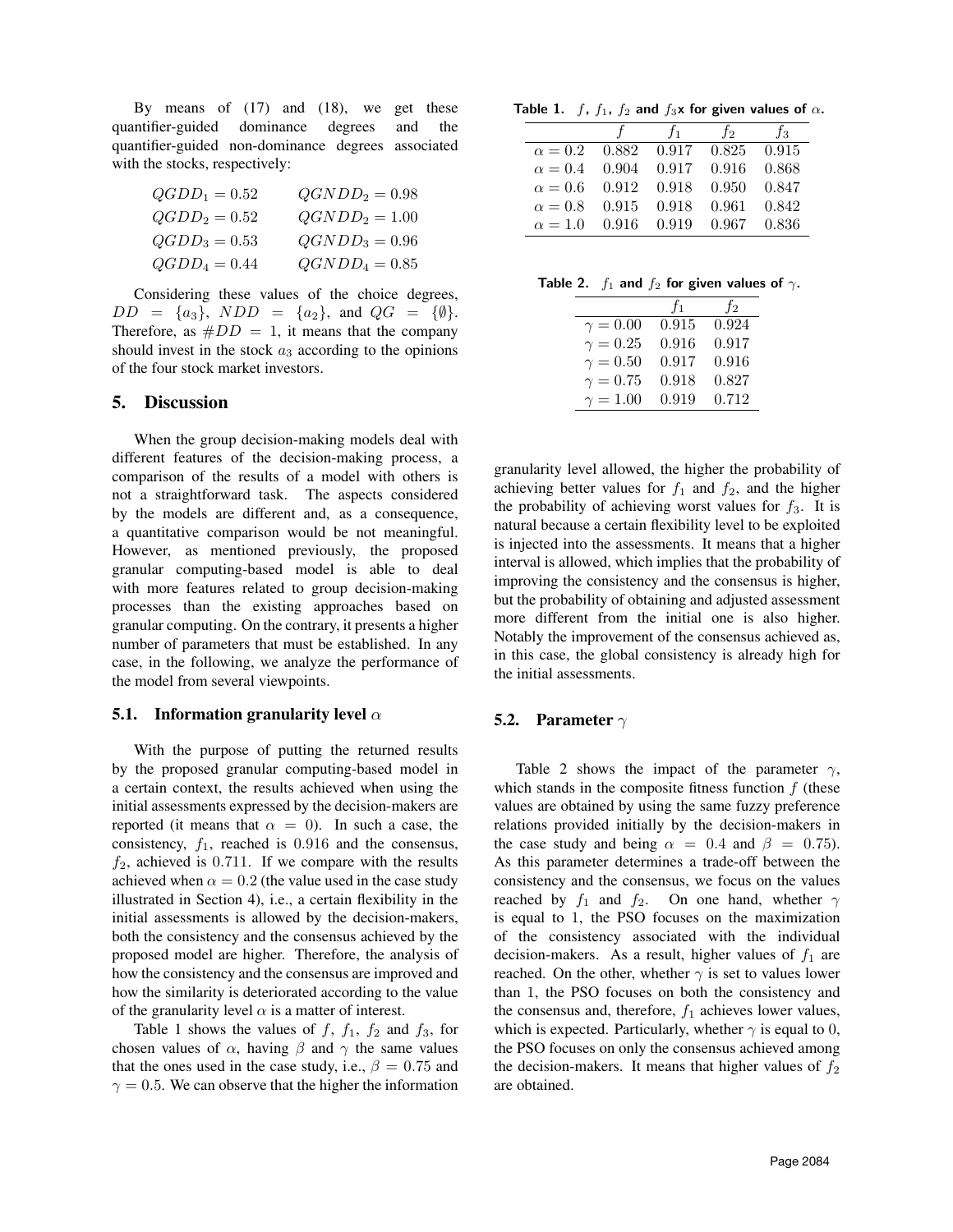Table 3.  $0.5 \cdot f_1 + 0.5 \cdot f_2$  and  $f_3$  for given values of  $\beta$ .

|                | $0.5 \cdot f_1 + 0.5 \cdot f_2$ | ĴЗ    |
|----------------|---------------------------------|-------|
| $\beta = 0.00$ | 0.815                           | 0.994 |
| $\beta = 0.25$ | 0.821                           | 0.992 |
| $\beta = 0.50$ | 0.841                           | 0.978 |
| $\beta = 0.75$ | 0.917                           | 0.868 |
| $\beta = 1.00$ | 0.921                           | 0.830 |

#### 5.3. Parameter β

Table 3 shows the impact of the parameter  $\beta$ , which also stands in the composite fitness function  $f$  (these values are obtained by using the same fuzzy preference relations provided initially by the decision-makers in the case study and being  $\alpha = 0.4$  and  $\gamma = 0.5$ ). As this parameter determines a trade-off between the combination of the consistency and the consensus ( $\gamma$  ·  $f_1 + (1 - \gamma) \cdot f_2$  and the similarity  $f_3$ , we focus on these values. On one hand, whether  $\beta$  is equal to 0, the PSO focuses on the maximization of the similarity. As a result, a higher value of  $f_3$  is achieved (0.994 in this case). On the other, whether  $\beta$  is set to values higher than 0, the PSO focuses on both the combination of the consistency and the consensus and the similarity. Therefore, as it is expected,  $f_3$  reaches lower values. Notably, whether  $\beta$  is equal to 1, the PSO focuses on only the combination of the consistency and the consensus. It means that higher values of this combination are obtained (0.921 in this case) whereas  $f_3$  achieves its lower value (0.830 in this case).

#### 6. Concluding remarks

In this study, a new granular computing-based model for group decision-making has been introduced. Similar to the existing models based on the GrC paradigm, it yields information granules in the form of intervals by allocating a given information granularity level through the assessments given by the decision-makers in the form of fuzzy preference relations. Unlike the existing granular models, it allows to reach a sound balance between the generation of assessments as close as possible to the initial ones given by the decision-makers and the improvement of both the consistency associated with individual decision-makers and the consensus related to the group in decision-making processes defined in multi-criteria and heterogeneous environments.

This research may be continued in the following ways. First, here, we have used a uniform distribution of information granularity. i.e, the information granularity level  $\alpha$  distributed across the assessments has been equal for all the decision-makers. Nevertheless, we could consider a non-uniform distribution of the information granularity. In addition to it, the information granularity levels could be optimized so that a particular value of  $\alpha$  could become available to every decision-maker. Second, it would be interesting to analyze how the computation time increases with a larger number of criteria, alternatives and decision-makers, and what number of components can still be handled in a reasonable time.

## Acknowledgements

This work has been supported by the Spanish State Research Agency through the project PID2019-103880RB-I00 / AEI / 10.13039/501100011033 and by the Andalusian Government through the project P20 00673.

#### References

- [1] A. Bargiela and W. Pedrycz, *Granular Computing: An Introduction*. Dordrecht: Kluwer Academic Publishers, 2003.
- [2] W. Pedrycz, "Allocation of information granularity in optimization and decision-making models: Towards building the foundations of Granular Computing," *European Journal of Operational Research*, vol. 232, no. 1, pp. 137–145, 2014.
- [3] W. Pedrycz, "The principle of justifiable granularity and an optimization of information granularity allocation as fundamentals of granular computing," *Journal of Information Processing Systems*, vol. 7, no. 3, pp. 397–412, 2011.
- [4] M. J. del Moral, F. Chiclana, J. M. Tapia, and E. Herrera-Viedma, "A variance-based consensus degree in group decision making problems," in *Proceedings of the 52nd Hawaii International Conference on System Sciences*, (Hawaii, USA), pp. 1688–1694, January 2019.
- [5] J. A. Morente-Molinera, F. J. Cabrerizo, J. Mezei, C. Carlsson, and E. Herrera-Viedma, "A dynamic group decision making process for high number of alternatives using hesitant fuzzy ontologies and sentiment analysis," *Knowledge-Based Systems*, vol. 195, p. 105657, 2020.
- [6] C. T. Butler and A. Rothstein, *On Conflict and Consensus: A Handbook on Formal Consensus Decision Making*. Takoma Park, WA: Food Not Bombs Publishing, 2006.
- [7] W. Pedrycz and M. Song, "Analytic hierarchy process (AHP) in group decision making and its optimization with an allocation of information granularity," *IEEE Transactions on Fuzzy Systems*, vol. 19, no. 3, pp. 527–539, 2011.
- [8] J. L. García-Lapresta and J. Montero, "Consistency in preference modeling," in *Modern Information Processing: From Theroy to Applications* (B. Bouchon-Meunier, G. Coletti, and R. R. Yager, eds.), pp. 87–97, Amsterdam: Elsevier, 2006.
- [9] F. J. Cabrerizo, R. Ureña, W. Pedrycz, and E. Herrera-Viedma, "Building consensus in group